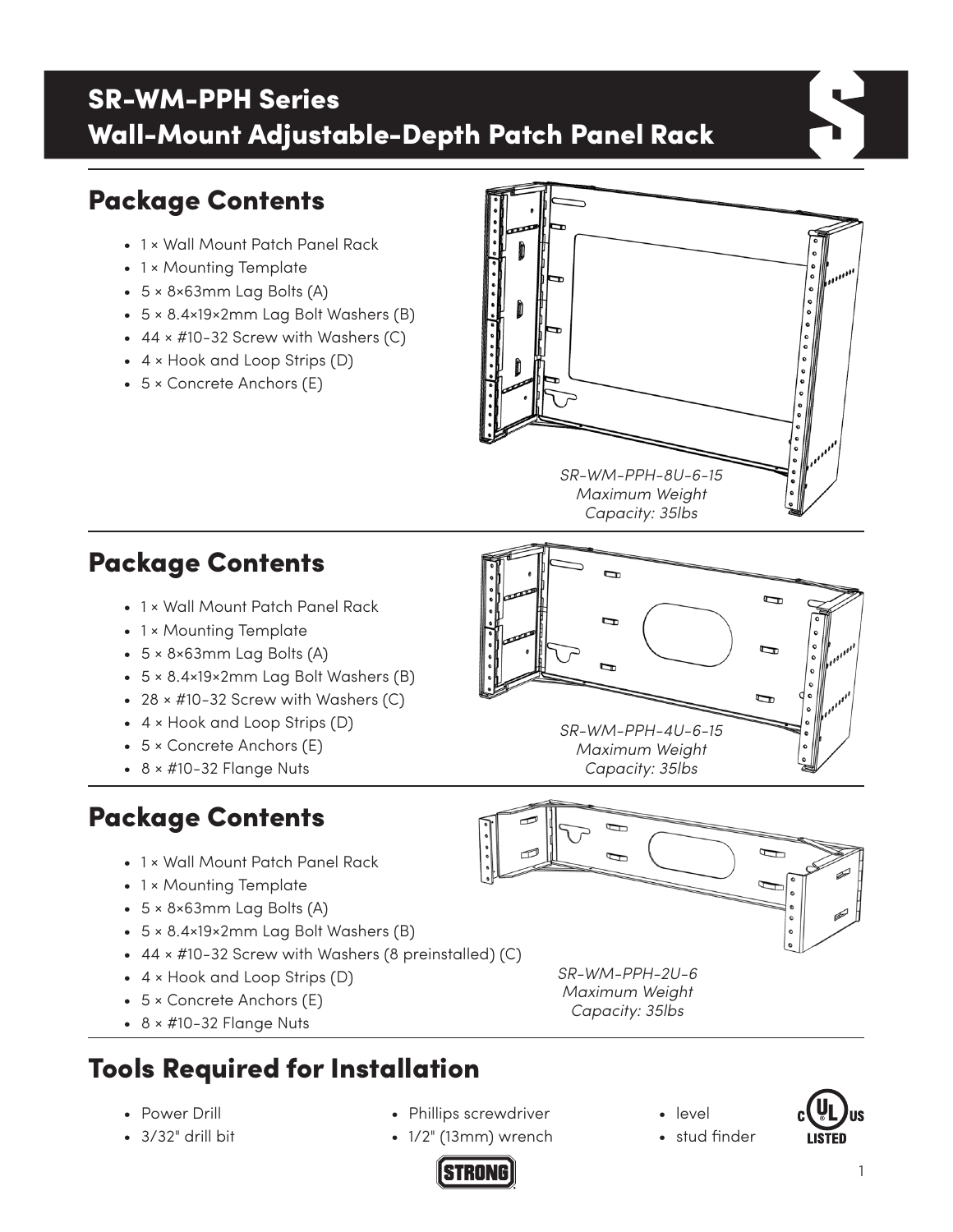## **Mounting**

This product is designed to mount on a wood or sheetrock wall. Maximum Weight Capacity: 35lbs

- 1. Locate the studs in the wall to be used for mounting.
- 2. Place the cutout template in the desired position. Ensure it is level.
- 3. Drill pilot holes for your lag bolts (A) using a 3/32" drill bit. If desired, use a drywall saw to remove the cable access cutout.
- 4. Screw the lag bolts (A) with washers (B) into the wall until roughly 1/4" of the bolt is still exposed. With the 4U and 8U models, these bolts go into the lower position.



- 5. Swing the wings of the mount out to 90°. Adjust each brace arm so the hole in its end aligns with the hole in the wing. Insert a rack screw with washer (C) through each arm and into the wing and tighten. See above.
- 6. Hang the rack on the lag bolts (A). Ensure the washers (B) are between the rack and the lag bolts (A). See below left.



7. Position the rack to the left or right until you reach your desired alignment. Tighten the lag bolts (A). Add two more lag bolts (A) with washers (B) at the bottom. See above right.

### **STRONG**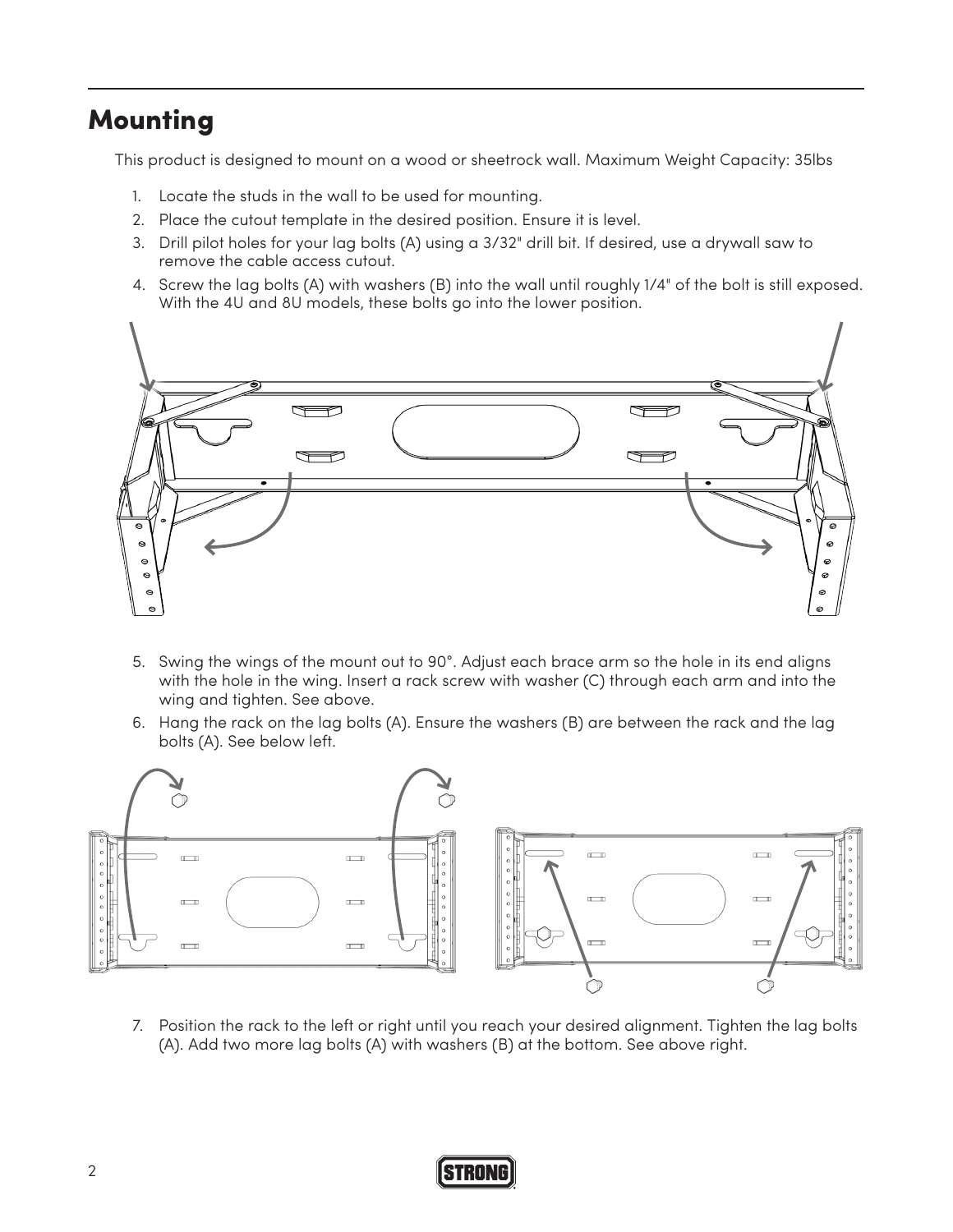## Adjustment

The 4U and 8U models are equipped with extendable sides. These can be adjusted in or out to hold needed equipment or to minimize the space the rack occupies.

The mount comes with two screws installed on each of the sides. Remove these to extend the arms.

When extending the sides, best practice is to extend the middle section first, and the final section last. This gives you the strongest support.

Use the provided #10-32 rack screws to mount your equipment.

Once the equipment is mounted and the wiring connected, you can the arms to minimize the space required.

Use provided hook and loop strips as needed for cable management.

Extend this section first. Retract this section last.

Extend this section second. Retract this section first.

{ {

Once the sides are at their final length, insert eight screws with washers into each side, using the holes shown at right.

Tighten the screws firmly to hold the rack sides in place.